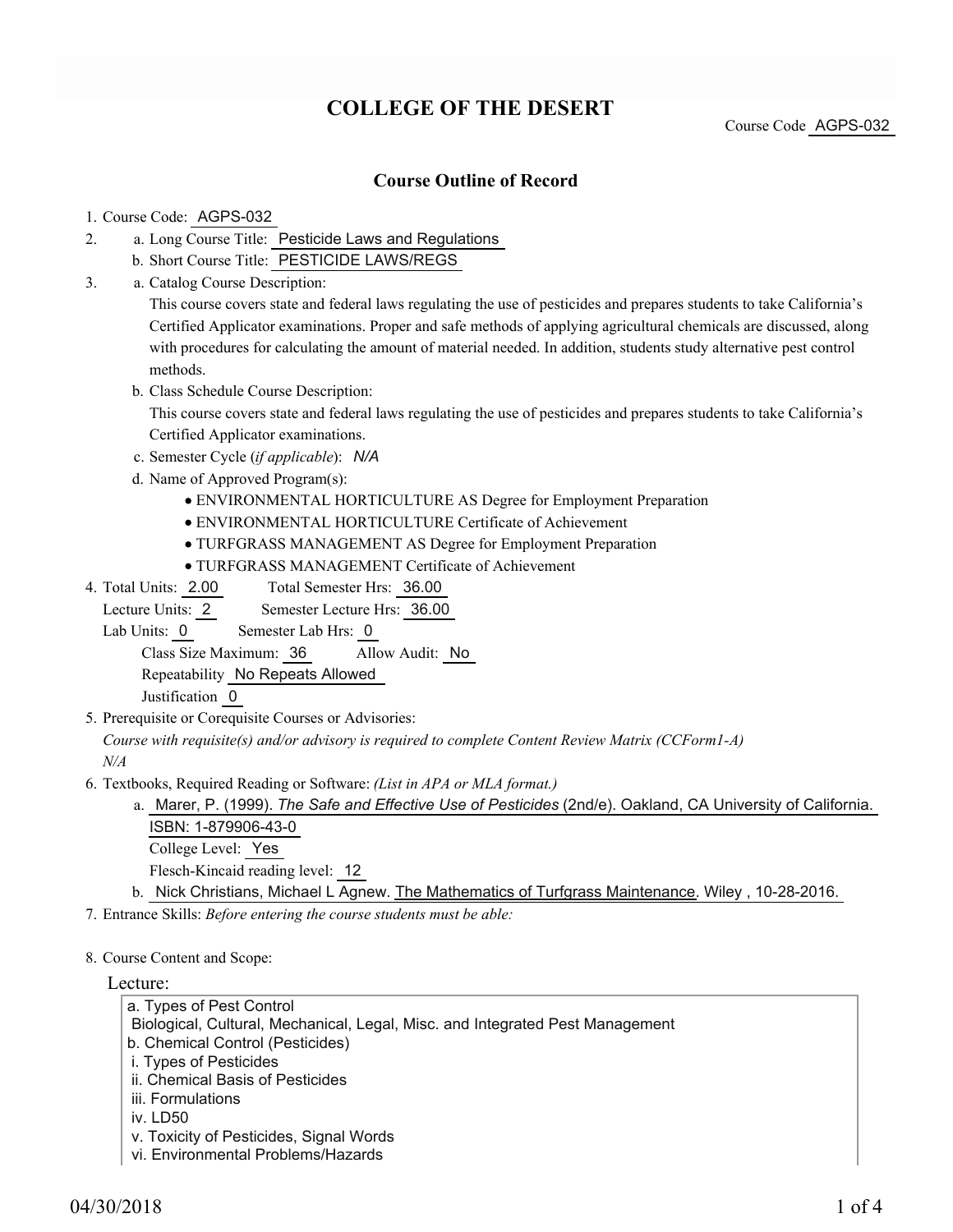## AGPS 032-Pesticide Laws and Regulations

 vii. Pesticide Labels c. Laws Governing the Use of Pesticides i. Pesticide Registration ii. Restricted Chemicals iii. Ag. Pest Control Advisors iv. Certified Applicators d. Pesticide Safety - Protecting People and the Environment i. Protective Gear ii. General Precautions iii. First Aid iv. Storing & Disposing of Pesticides and Empty Containers v. Record Keeping vi. Worker Training Requirements vii. Pesticide Emergencies e. Pesticide Application i. Methods ii. Types of Application Equipment f. Calculations of Amounts Needed

Lab: *(if the "Lab Hours" is greater than zero this is required)*

9. Course Student Learning Outcomes:

#### 1.

Identify the proper safe methods of agricultural chemical application.

#### 2.

Describe the proper components of a pesticide label and to identify the 'signal word'.

#### 3.

Discuss alternative pest control methods and their impact on the environment.

10. Course Objectives: Upon completion of this course, students will be able to:

a. Analyze the need for chemical application in relation to alternative control measures to minimize environmental problems.

- b. Calculate the amount of material needed.
- c. Recall and explain proper mixing procedures, including assessing and mitigating potential safety problems.
- d. Practice filling out required forms.
- e. Explain how to choose the appropriate application method and equipment.
- f. Demonstrate an understanding of proper storage and disposal of pesticides and containers.
- g. Demonstrate an understanding of state and federal pesticide laws and regulations.

11. Methods of Instruction: *(Integration: Elements should validate parallel course outline elements)* 

- a. Demonstration, Repetition/Practice
- b. Discussion
- c. Lecture
- d. Participation

Other Methods:

Reading assignments – covering Laws and Regulations, Safe and Effective Use of Pesticides, and I.P.M. techniques Group discussion Use of various media Use of equipment relating to application of pesticides, calibration demonstrations.

12. Assignments: (List samples of specific activities/assignments students are expected to complete both in and outside of class.) In Class Hours: 36.00

Outside Class Hours: 72.00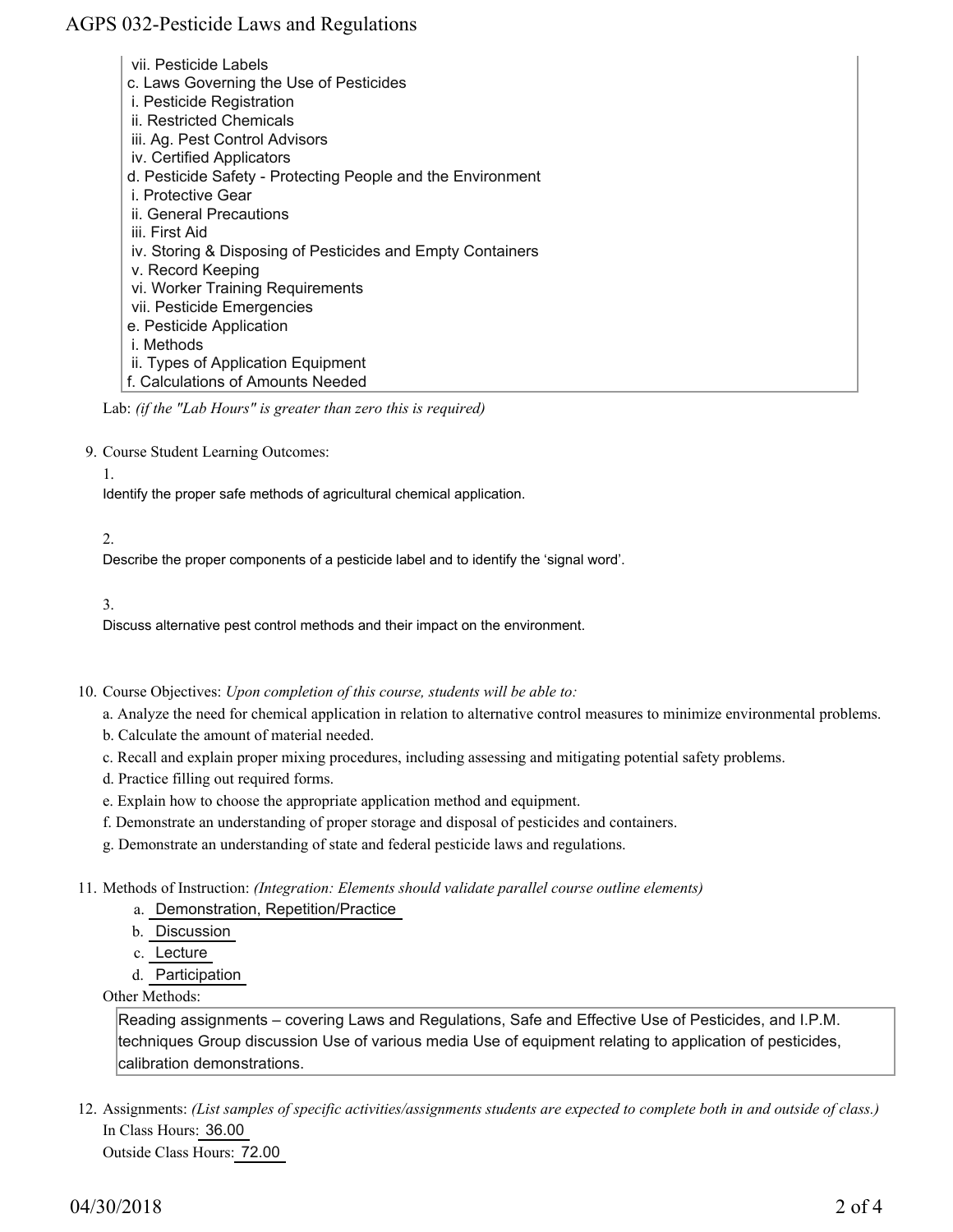## AGPS 032-Pesticide Laws and Regulations

- a. In-class Assignments
	- a. Classroom participation is expected and required.
	- b. Detailed note taking.
- b. Out-of-class Assignments
	- a. Home work from each chapter to demonstrate comprehension of each chapter
	- b. Calculations for calibration of backpack sprayer and walk behind sprayer
	- c. Describing techniques for setting up an I.P.M. program for Turf, Nursery and Orchard situations.
- 13. Methods of Evaluating Student Progress: The student will demonstrate proficiency by:
	- Written homework
	- Term or research papers
	- Presentations/student demonstration observations
	- Mid-term and final evaluations
	- Student participation/contribution
	- Student preparation
	- Oral and practical examination
	- Other

a. Ability to demonstrate safe and effective use of pesticide equipment. b. Ability to demonstrate label analysis of pesticides, herbicides, and fungicides.

- 14. Methods of Evaluating: Additional Assessment Information:
- 15. Need/Purpose/Rationale -- All courses must meet one or more CCC missions.

PO - Career and Technical Education

Fulfill the requirements for an entry- level position in their field.

Apply critical thinking skills to execute daily duties in their area of employment.

Apply critical thinking skills to research, evaluate, analyze, and synthesize information.

Display the skills and aptitude necessary to pass certification exams in their field.

Exhibit effective written, oral communication and interpersonal skills.

Transfer to a higher level learning institution

- IO Personal and Professional Development Self-evaluate knowledge, skills, and abilities.
- IO Scientific Inquiry

 Collect and analyze data. Skills of data collection include an understanding of the notion of hypothesis testing and specific methods of inquiry such as experimentation and systematic observation.

 Predict outcomes utilizing scientific inquiry: using evidence and assertions determine which conclusions logically follow from a body of quantitative and qualitative data.

Analyze quantitative and qualitative information to make decisions, judgments, and pose questions.

16. Comparable Transfer Course

| <b>University System</b>                                     | Campus | <b>Course Number</b> | Course Title | Catalog Year |  |
|--------------------------------------------------------------|--------|----------------------|--------------|--------------|--|
| 17. Special Materials and/or Equipment Required of Students: |        |                      |              |              |  |
|                                                              |        |                      |              |              |  |

Required Material? <sup>18.</sup> Materials Fees:

**Material or Item Cost Per Unit Total Cost** 

| <b>Cost Per Unit</b> |  |  |
|----------------------|--|--|
|----------------------|--|--|